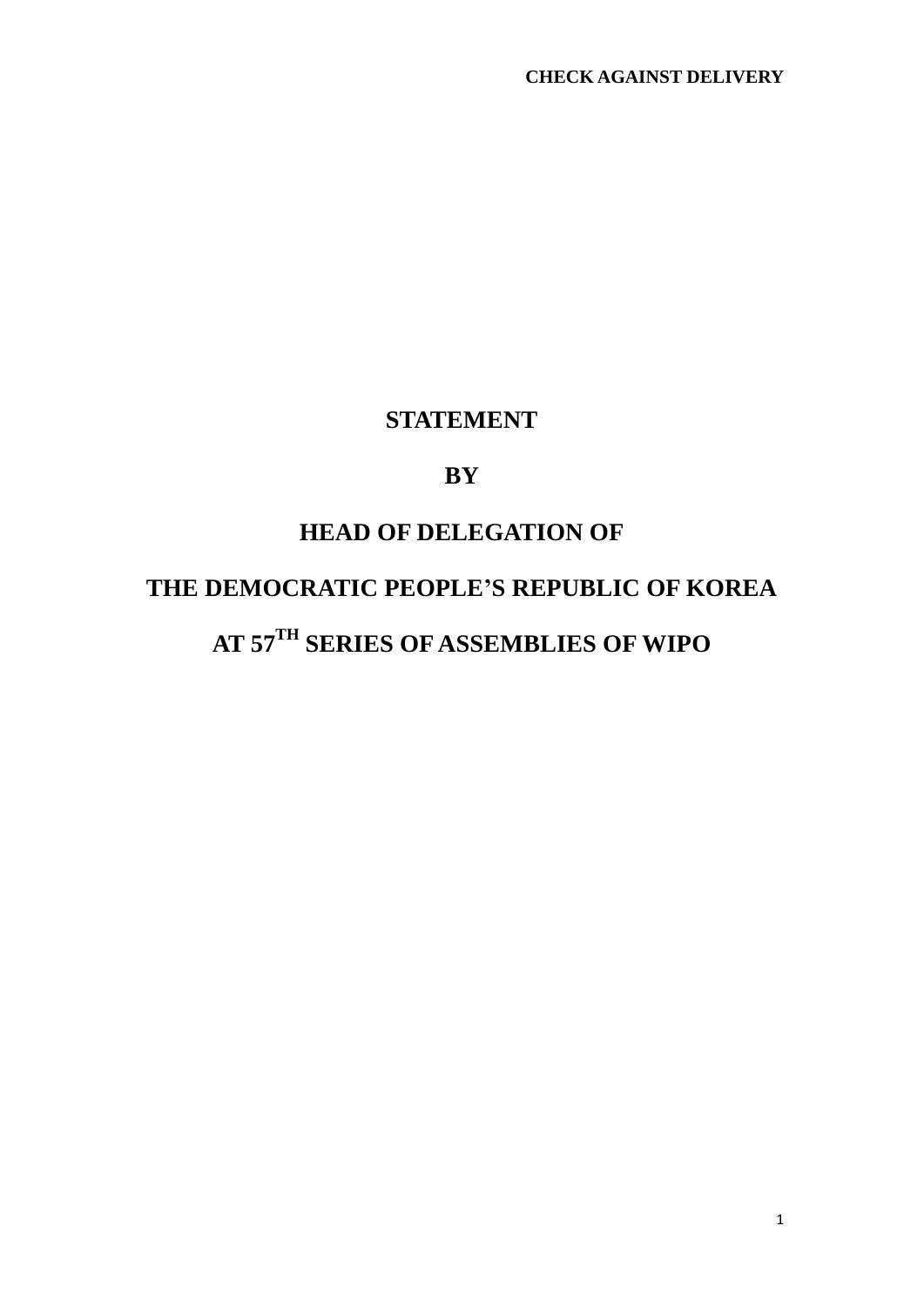Mr. Chairman,

At the outset I, on behalf of the delegation of the Democratic People's Republic of Korea, congratulate you on your election as the Chairman of the 57the series of Assemblies of WIPO and express my confidence that the current Assemblies will be successful under your able leadership.

I also express my appreciations to Mr. Francis Gurry, Director General and the Secretariat for their efforts made for the successful proceedings of the Assemblies.

Mr. Chairman,

My delegation appreciate the WIPO for the successes achieved in its work for further strengthening the protection system of intellectual property in conformity with the era of knowledge-based economy.

The Secretariat of WIPO fully carried out the programme and budget for 2016-2017 adopted at the  $56<sup>th</sup>$  series of Assemblies

2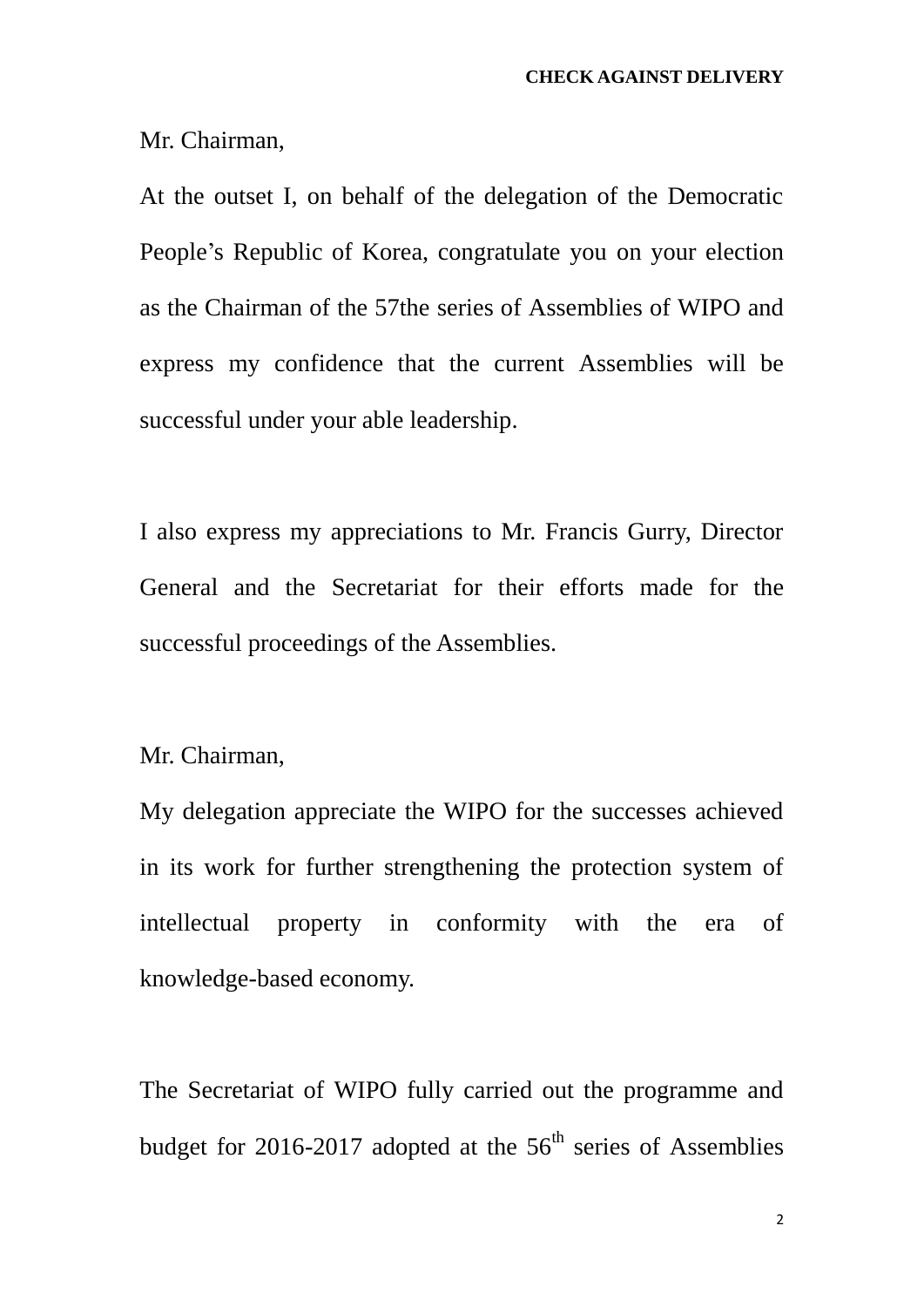and spared no efforts to successfully implement the Convention of Establishing WIPO, sectoral treaties and other decisions adopted at the last Assemblies.

With its due attention focused on the expert training, a prerequisite to the implementation of the Treaty on Patent Cooperation and other treaties, the Secretariat also made a contribution to the development of intellectual property in developing countries.

In addition, a major step forward was made in its activities for the registration of patent and industrial design and substantial assistance rendered to the activities of the Member States in this regard.

Thanks to the concerted efforts of the WIPO Secretariat and Member States for the successful implementation of the decisions adopted at the  $56<sup>th</sup>$  series of Assemblies, we can now review the outcomes with satisfaction and start elaborating new

3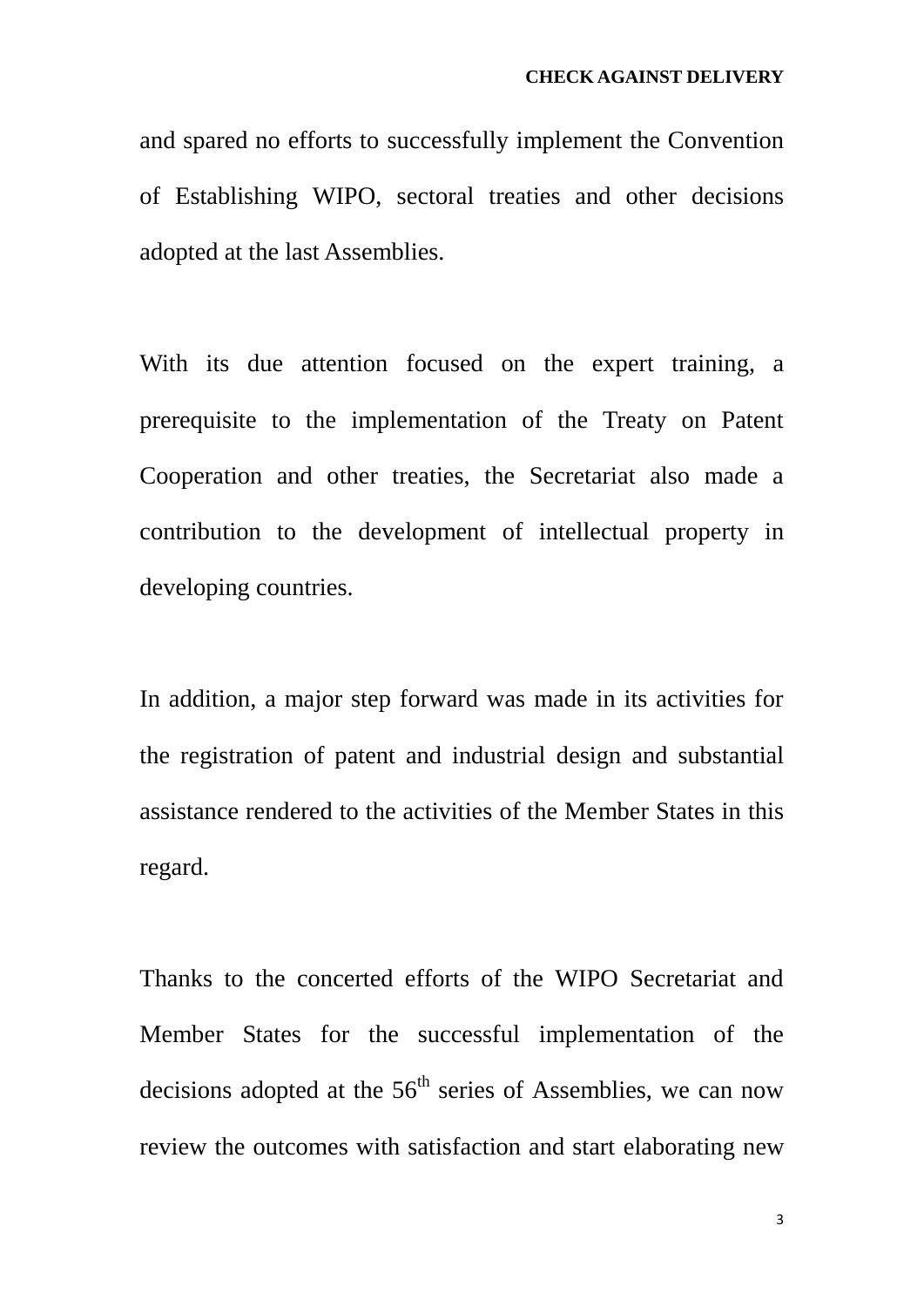goals.

Mr. Chairman,

We are of the view that all the WIPO activities should be oriented towards ensuring that the protection of intellectual property makes a substantial contribution to addressing the global challenges by dint of science and technology.

My delegation commends the work of the working group for the operation of the Lisbon Union for the Intellectual Registration of Appellations of origin and expects an approach to be taken for the stable budget of the Union.

We also hold the view that proactive assistance should be rendered to developing countries in establishing protection system and capacity based on their specific situations.

We highly appreciate the entry into force of the Marrakesh Treaty and call upon all non-States to accede thereto from the

4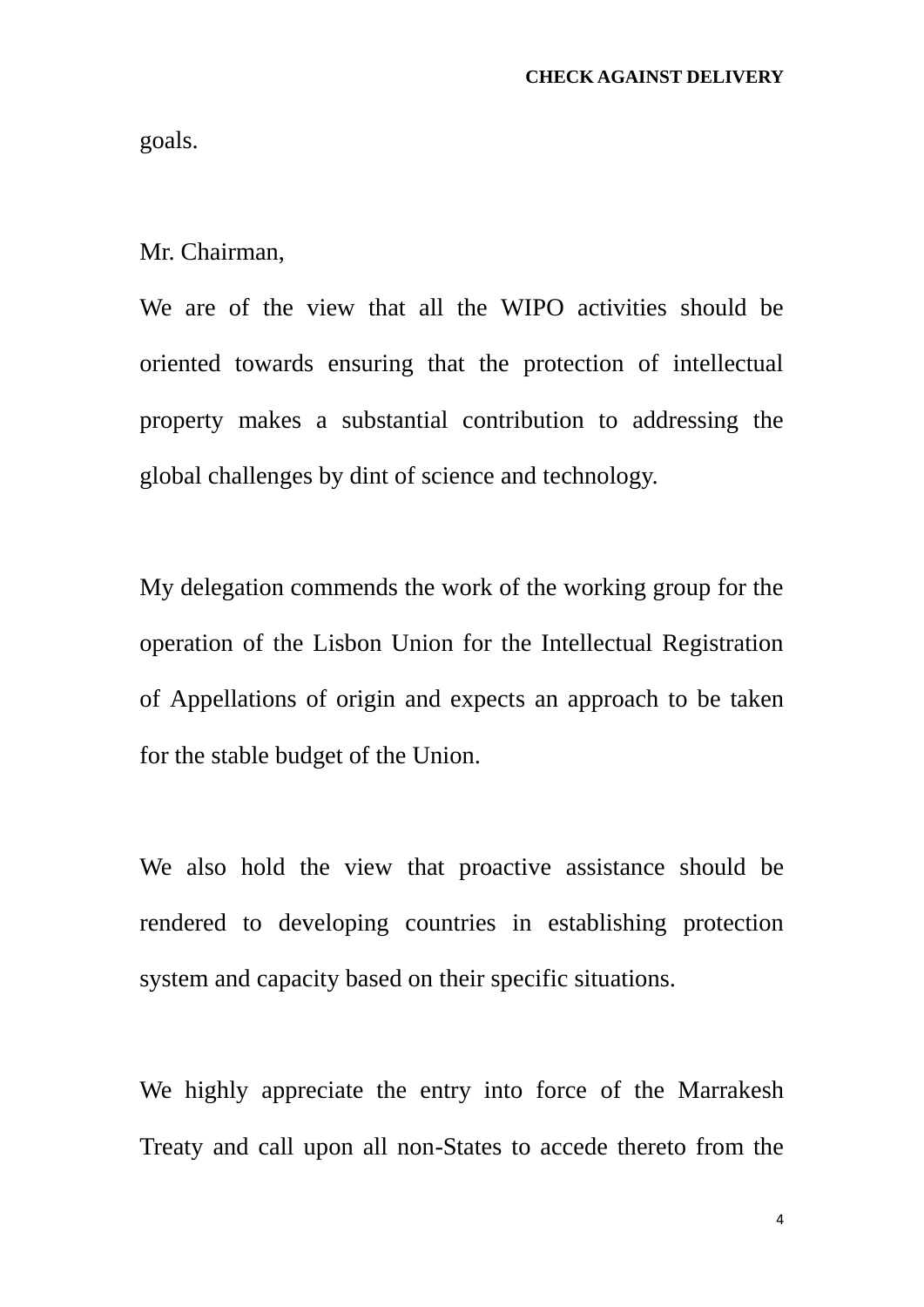humanitarian point of view.

Mr. Chairman,

The respected Comrade Kim Jong Un, Supreme leader of the Korean people, set the building of a sci-tech power as a top priority goal to be accomplished in the building of a socialist thriving nation.

With the introduction of great number of inventions and new technologies in several fields of national economy, cutting-edge equipment and other technical means were produced on our own strength, technology and resources, thus contributing to the development of national economy and the improvement of people's livelihood.

In July this year, 15<sup>th</sup> National Exhibition of Inventions and New Technology took place in the DPRK, displaying over 1,500 best inventions and new technologies. Moreover, sectoral sci-tech presentations and exhibitions were also held this year.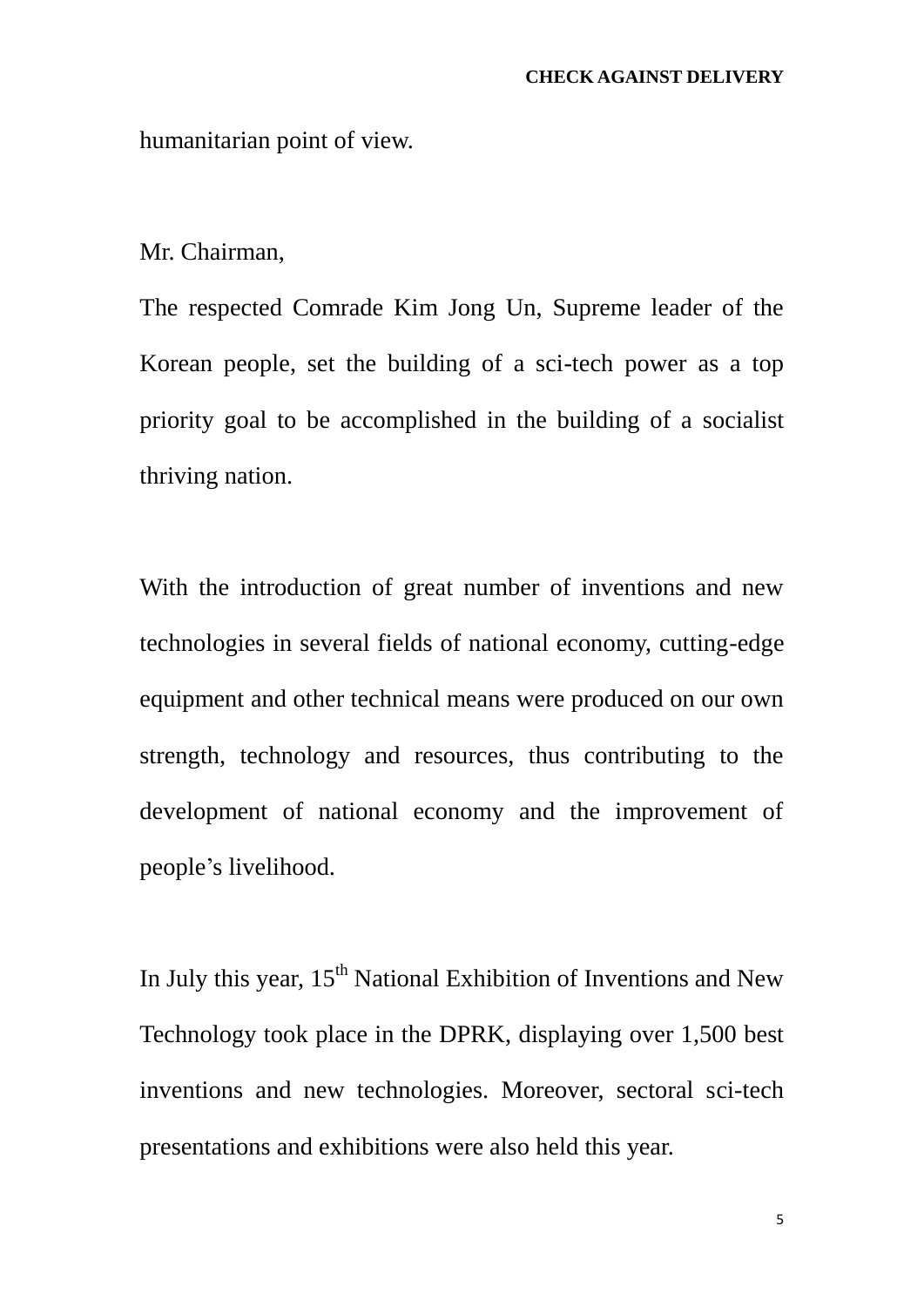The DPRK regards the active participation in WIPO activities as its obligation and to this end, approved last August the amendments to the Convention on Establishing the WIPO and to other WiPO-administered treaties.

Mr. Chairman,

Peaceful environment is prerequisite for the development of science and technology, which are the engines of national economy.

But in reality, the sovereignty of developing countries and their rights to existence and development including the development of science and technology and other economic fields are under serious and constant threat posed by the high-handed policies of certain countries intending to check their aspiration for independence by force.

This case is found in the DPRK. The hostile forces have